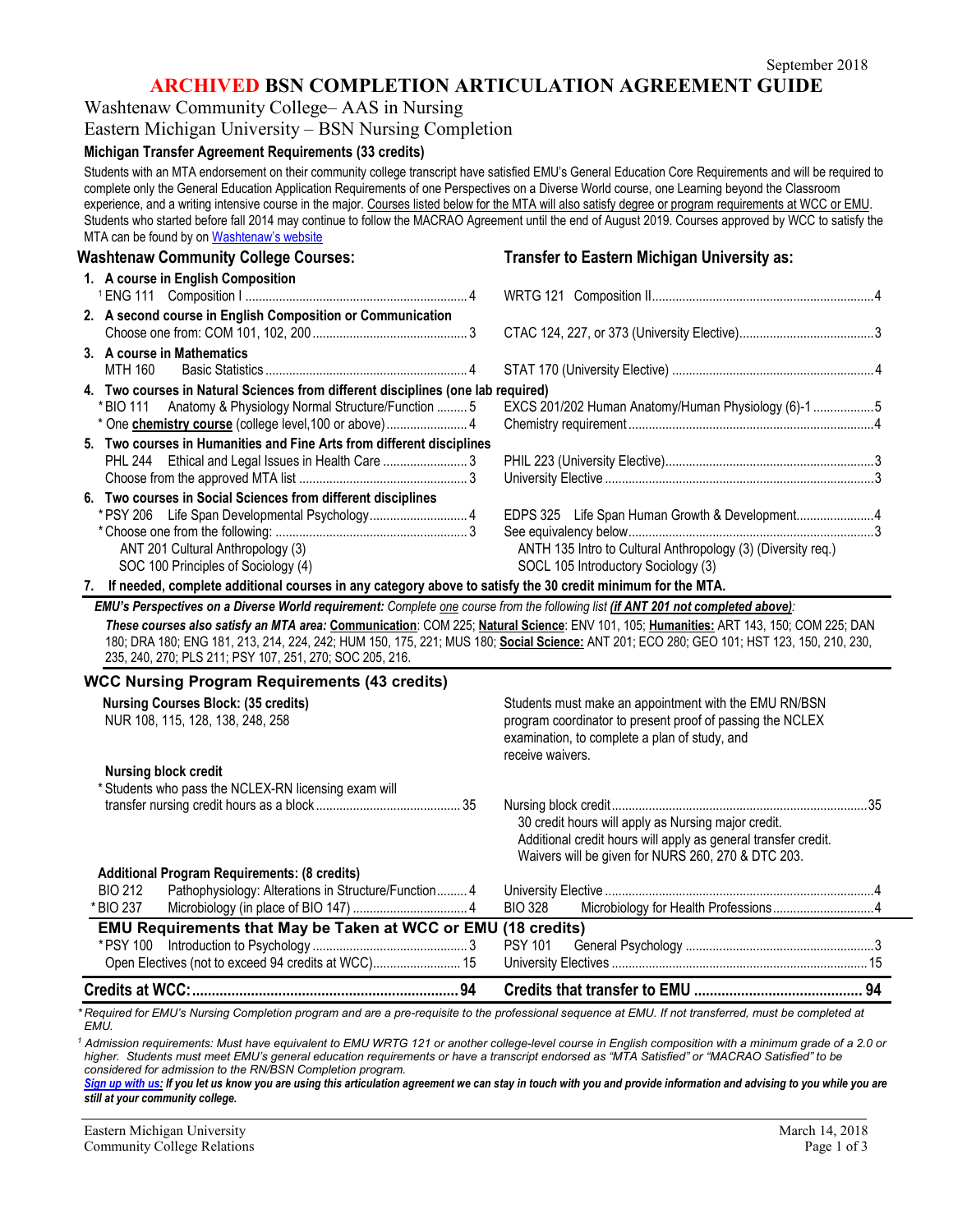# **ARCHIVED BSN COMPLETION ARTICULATION AGREEMENT GUIDE**

Washtenaw Community College– AAS in Nursing Eastern Michigan University – BSN Nursing Completion

## **Completion of the Nursing Program at EMU**

| Major Requirements (30 credits) |  |
|---------------------------------|--|
|---------------------------------|--|

| <b>NURS 221</b> |                                                                     |  |
|-----------------|---------------------------------------------------------------------|--|
|                 | NURS 265 R.N. Essentials of Prof Nursing Practice  3                |  |
|                 | NURS 300W Reading & Writing in Nursing Studies 3                    |  |
|                 | <sup>1</sup> NURS 365W RN Essentials of Prof Nursing Practice  3    |  |
|                 | NURS 374 Nursing Research Concepts for Practice 3                   |  |
|                 | NURS 453 Community-based Nursing for RNs 3                          |  |
|                 | NURS 465 R.N. Essentials of Prof Nursing Practice  3                |  |
|                 | <sup>2</sup> NURS 483L4 RN to BSN Population Focused Capstone Exp 3 |  |
|                 |                                                                     |  |
|                 | <b>Consult Nursing Completion Advisor for suggested courses</b>     |  |

**Note:** If sufficient credits hours are not transferred, additional credits must be completed at EMU to satisfy the minimum of 124 credit hours required to graduate.

The Nursing Completion Program is offered online. Contact the BSN Completion program coordinator for more information.

### **Sample Sequence for completing the program:**

All coursework for this degree must be completed within six years of taking the NURS 300W at EMU.

| Semester 1                                                                                                                    | (6 credits)           |
|-------------------------------------------------------------------------------------------------------------------------------|-----------------------|
| NURS 300 Reading and Writing in Nursing Studies3                                                                              |                       |
| <b>Semester 2</b><br>NURS 265 R.N. Essentials of Prof Nursing Practice 3                                                      | $(6 \text{ credits})$ |
| <b>Semester 3</b><br>NURS 374 Nursing Research Concepts for Practice 3<br>NURS 365W R.N. Essentials of Prof Nursing Practice3 | $(6 \text{ credits})$ |
| Semester 4<br>NURS 465 R.N. Essentials of Prof Nursing Practice3                                                              | $(6 \text{ credits})$ |
| <b>Semester 5</b><br>NURS 453 Community-based Nursing for RNs 3<br>NURS 483L4 RN to BSN Population Focused Capstone Exp3      | (6 credits)           |

*<sup>1</sup> Satisfies EMU's Writing Intensive requirement.*

*<sup>2</sup> Satisfies EMU's Learning Beyond the Classroom requirement.*